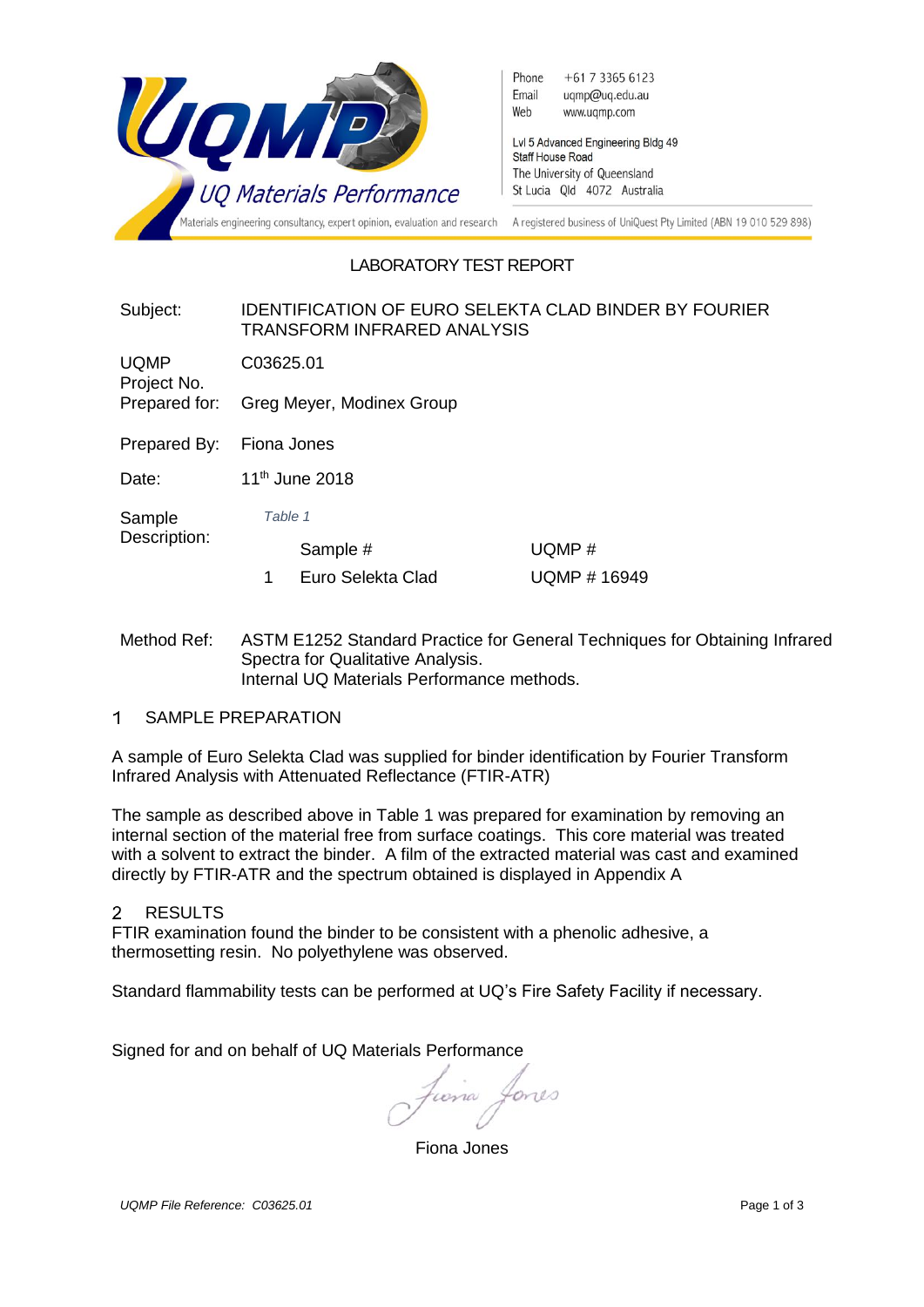

# 2.1 FTIR ANALYSIS OF EURO SELEKTA CLAD



*Figure 2-1. Euro Selekta Clad, UQMP # 16949. This spectrum is consistent with a phenolic adhesive, a thermosetting resin. Phenolic resins typically yield a weak spectrum; the chemical composition cannot be resolved further. There is no evidence of polyethylene in the spectrum.*